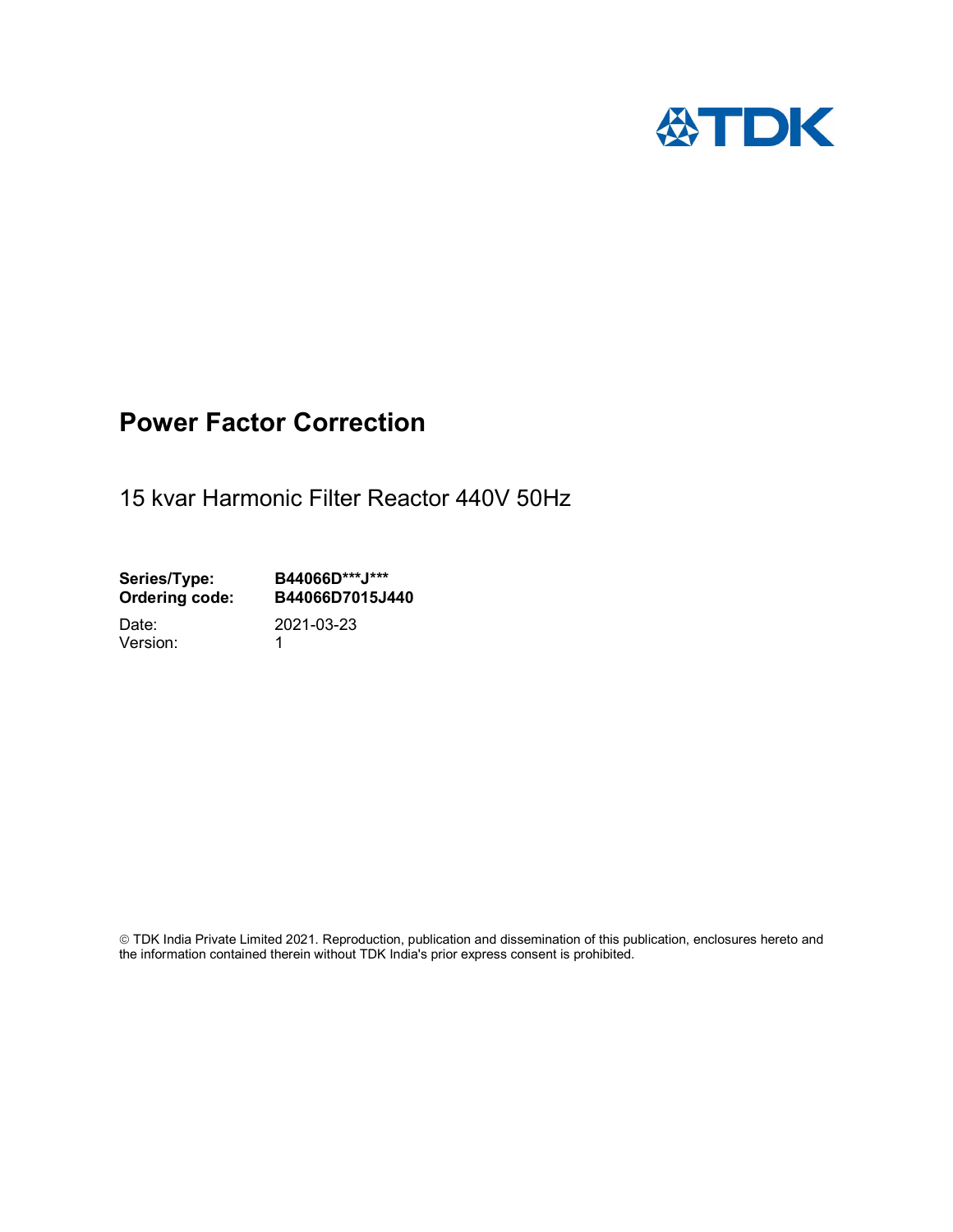# TDK

### Power Factor Correction and Content of the Content of the B44066D7015J440

#### 15 kvar Harmonic Filter Reactor 440V 50Hz B44066D\*\*\*J\*\*\*

#### **Characteristics**

- $\blacksquare$  Highest linearity
- Temperature control via micro switch in inner coil
- $\blacksquare$  Highest life time by high quality materials
- **Low losses**
- $\blacksquare$  High overloading capability
- Safety device, temperature micro switch
- Copper winding
- **Low noise**

| <b>Technical data</b>                           |                |             |  |
|-------------------------------------------------|----------------|-------------|--|
| De-tuning factor p                              | $\overline{7}$ | %           |  |
| Effective filter output $Q_C$                   | 15             | kvar        |  |
| Rated voltage $V_R$ <sup>1)</sup>               | 440            | V           |  |
| Rated frequency f                               | 50             | Hz          |  |
| Ambient temperature / Insulation class          | 40 / H         | $^{\circ}C$ |  |
| Capacitance C delta (tot.)                      | 229.36         | μF          |  |
| Inductivity L                                   | $3 \cdot 3.10$ | mH          |  |
| Fundamental current 11 <sup>3)</sup>            | 20.86          | A           |  |
| Linear up to $4$ )                              | 34.05          | A           |  |
| Effective current $IRMS$ <sup>2)</sup>          | 22.34          | A           |  |
| Rated harmonic voltages (3rd/5th/7th/11th/13th) | 0.5/6/5/3.5/3  | %           |  |
| Temperature protection (NC)                     | yes            |             |  |
| Total losses $P_D$                              | 100            | W           |  |
| Total weight                                    | 13             | kg          |  |

<sup>1)</sup> Voltage rise up to 106% of rated voltage is considered in current  $I_{\text{eff}}$ .

<sup>2)</sup>  $I_{eff} = \sqrt{(I_1^2 + I_3^2 + ... I_x^2)}$ 

<sup>3)</sup>  $11 = 1.06$   $\cdot$   $I_R$  ( $I_R$  = Capacitor current 50Hz)

<sup>4)</sup> Linear current =  $1.73$   $\cdot$  I<sub>R</sub> (I<sub>R</sub> = Capacitor current 50Hz)

#### **Connection**

| Line                | l 1U1-1V1-1W1 |
|---------------------|---------------|
| Capacitors          | l 1U2-1V2-1W2 |
| Temperature control | 1 O<br>ے- ا   |

#### Reference standard IEC60076-6

CAP FILM ES PFC PM 2021-03-23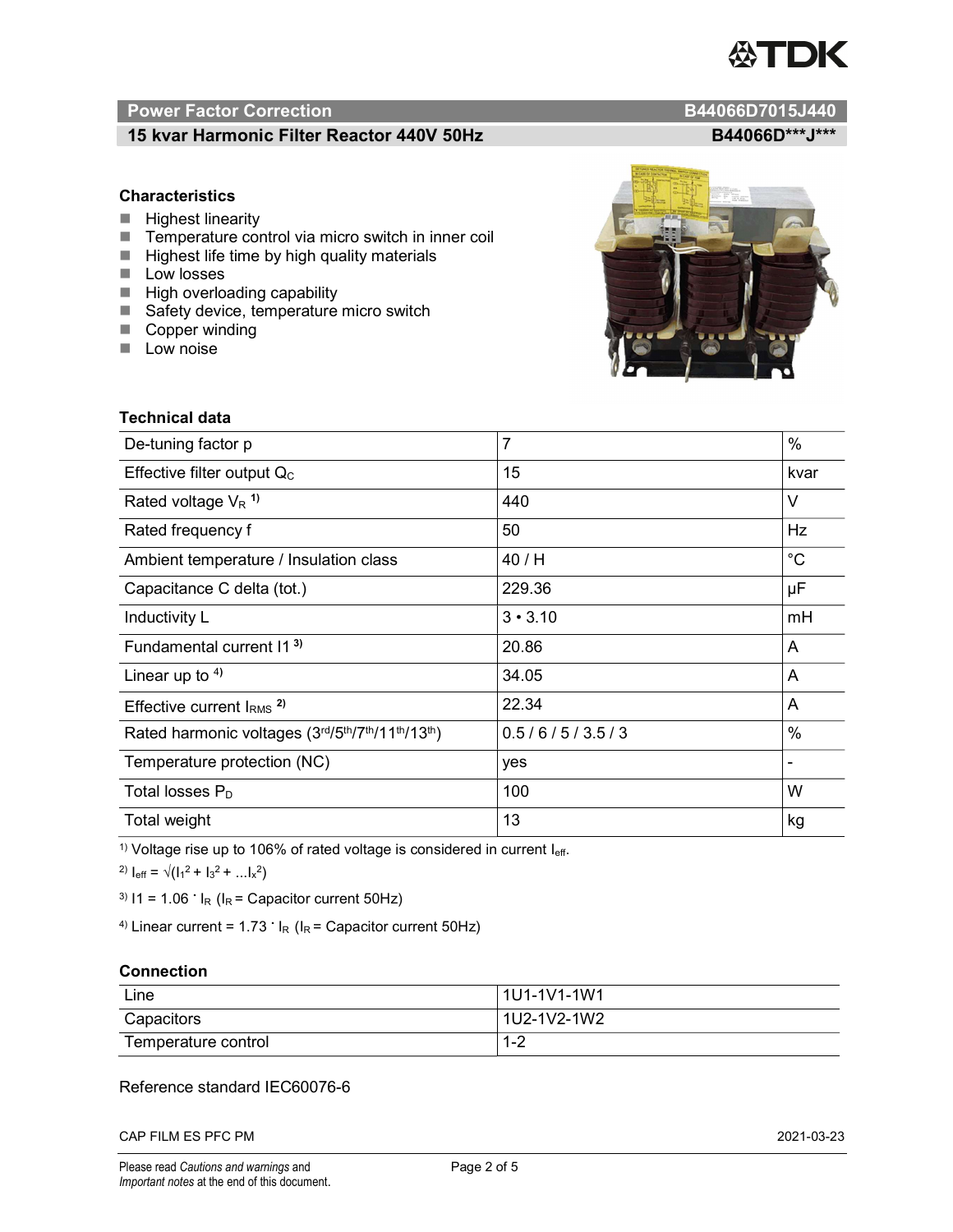

#### Power Factor Correction and B44066D7015J440

#### 15 kvar Harmonic Filter Reactor 440V 50Hz B44066D\*\*\*J\*\*\* B44066D\*\*\*J\*\*\*

#### Dimensional drawings



#### **Dimensions**

| L/mm  | 225   | b/mm  | 90   |
|-------|-------|-------|------|
| H/mm  | 230   | e/mm  | 97±5 |
| W/mm  | 145±5 | d1/mm | 10.8 |
| 11/mm | 190   | d2/mm | 15.5 |
| 12/mm | 190   | A     | 175  |
| n1/mm | 150   | B     | 71.5 |
| n2/mm | 73±3  | Ø     | 8.5  |

#### Cautions and warnings

- Do not install the reactor in case of any visible damages.
- $\blacksquare$  Installation must be done by skilled personnel only.
- Do not use or store harmonic filter reactors in corrosive atmosphere, especially where chloride gas, sulphide gas, acid, alkali, salt or similar substances are present.
- $\Box$  Do not touch the device during operation: all electrically active parts of this equipment such as windings, electronic components, leads, fuses and terminals carry a dangerous voltage which can lead to burns or electric shock.
- Covers which protect these electrically active parts from being touched must not be opened or removed during operation.
- Before any assembly or maintenance work is started, all installations and equipment must be disconnected from the power source.
- Noncompliance with these instructions may lead to death, serious injury or major damage to equipment.

#### FAILURE TO FOLLOW CAUTIONS MAY RESULT, WORST CASE, IN PREMATURE FAILURES OR PHYSICAL INJURY.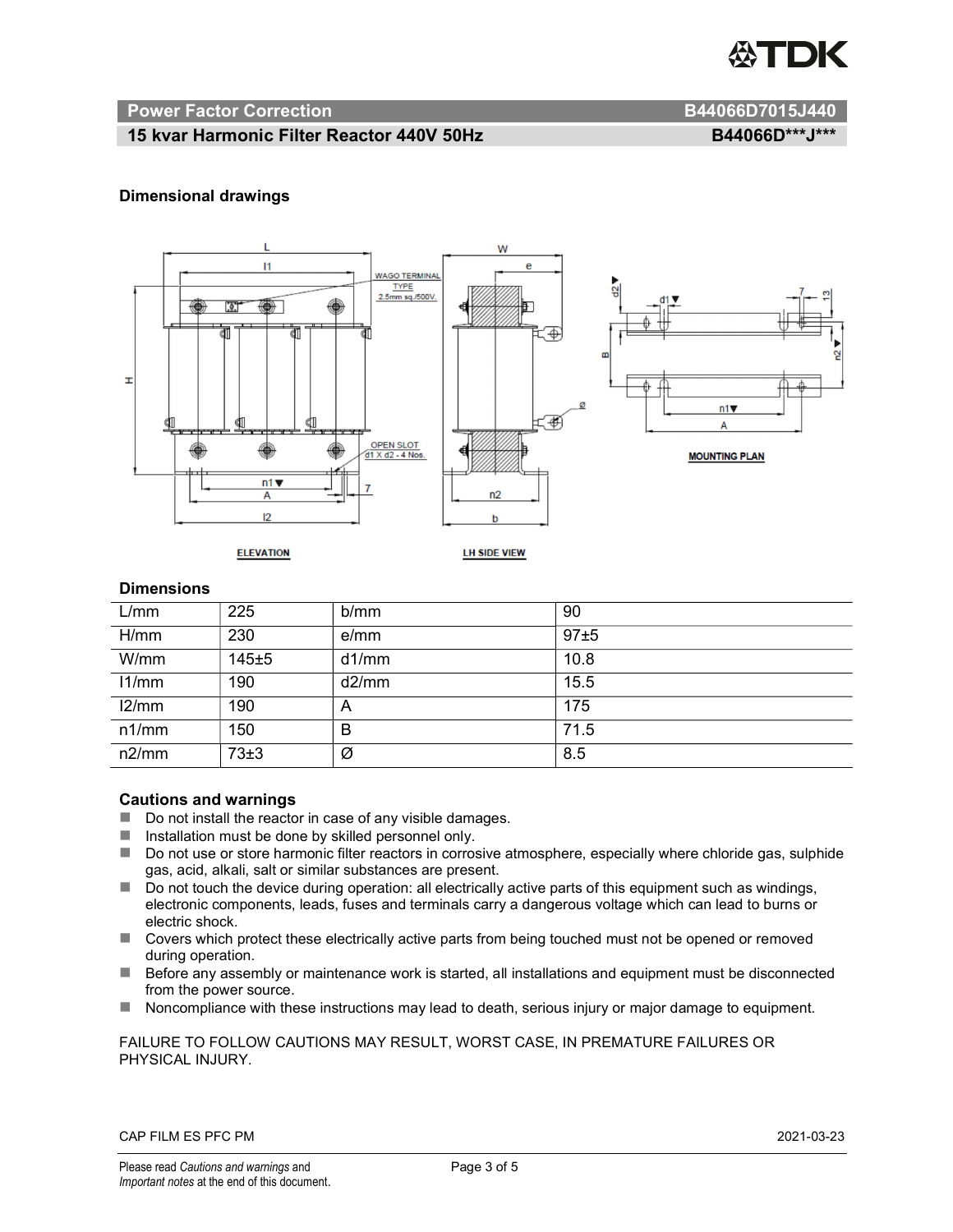

#### Power Factor Correction B44066D7015J440

#### 15 kvar Harmonic Filter Reactor 440V 50Hz B44066D\*\*\*J\*\*\*

The following applies to all products named in this publication:

- 1. Some parts of this publication contain statements about the suitability of our products for certain areas of application. These statements are based on our knowledge of typical requirements that are often placed on our products in the areas of application concerned. We nevertheless expressly point out that such statements cannot be regarded as binding statements about the suitability of our products for a particular customer application. As a rule we are either unfamiliar with individual customer applications or less familiar with them than the customers themselves. For these reasons, it is always ultimately incumbent on the customer to check and decide whether a product with the properties described in the product specification is suitable for use in a particular customer application.
- 2. We also point out that in individual cases, a malfunction of electronic components or failure before the end of their usual service life cannot be completely ruled out in the current state of the art, even if they are operated as specified. In customer applications requiring a very high level of operational safety and especially in customer applications in which the malfunction or failure of an electronic component could endanger human life or health (e.g. in accident prevention or life-saving systems), it must therefore be ensured by means of suitable design of the customer application or other action taken by the customer (e.g. installation of protective circuitry or redundancy) that no injury or damage is sustained by third parties in the event of malfunction or failure of an electronic component.
- 3. The warnings, cautions and product-specific notes must be observed.
- 4. In order to satisfy certain technical requirements, some of the products described in this publication may contain substances subject to restrictions in certain jurisdictions (e.g. because they are classed as hazardous). Useful information on this will be found in our Material Data Sheets on the Internet (www.tdk-electronics.tdk.com/material). Should you have any more detailed questions, please contact our sales offices.
- 5. We constantly strive to improve our products. Consequently, the products described in this publication may change from time to time. The same is true of the corresponding product specifications. Please check therefore to what extent product descriptions and specifications contained in this publication are still applicable before or when you place an order.

We also reserve the right to discontinue production and delivery of products. Consequently, we cannot guarantee that all products named in this publication will always be available. The aforementioned does not apply in the case of individual agreements deviating from the foregoing for customer-specific products.

- 6. Unless otherwise agreed in individual contracts, all orders are subject to our General Terms and Conditions of Supply.
- 7. Our manufacturing sites serving the automotive business apply the IATF 16949 standard. The IATF certifications confirm our compliance with requirements regarding the quality management system in the automotive industry. Referring to customer requirements and customer specific requirements ("CSR") TDK always has and will continue to have the policy of respecting individual agreements. Even if IATF 16949 may appear to support the acceptance of unilateral requirements, we hereby like to emphasize that only requirements mutually agreed upon can and will be implemented in our Quality Management System. For clarification purposes we like to point out that obligations from IATF 16949 shall only become legally binding if individually agreed upon.